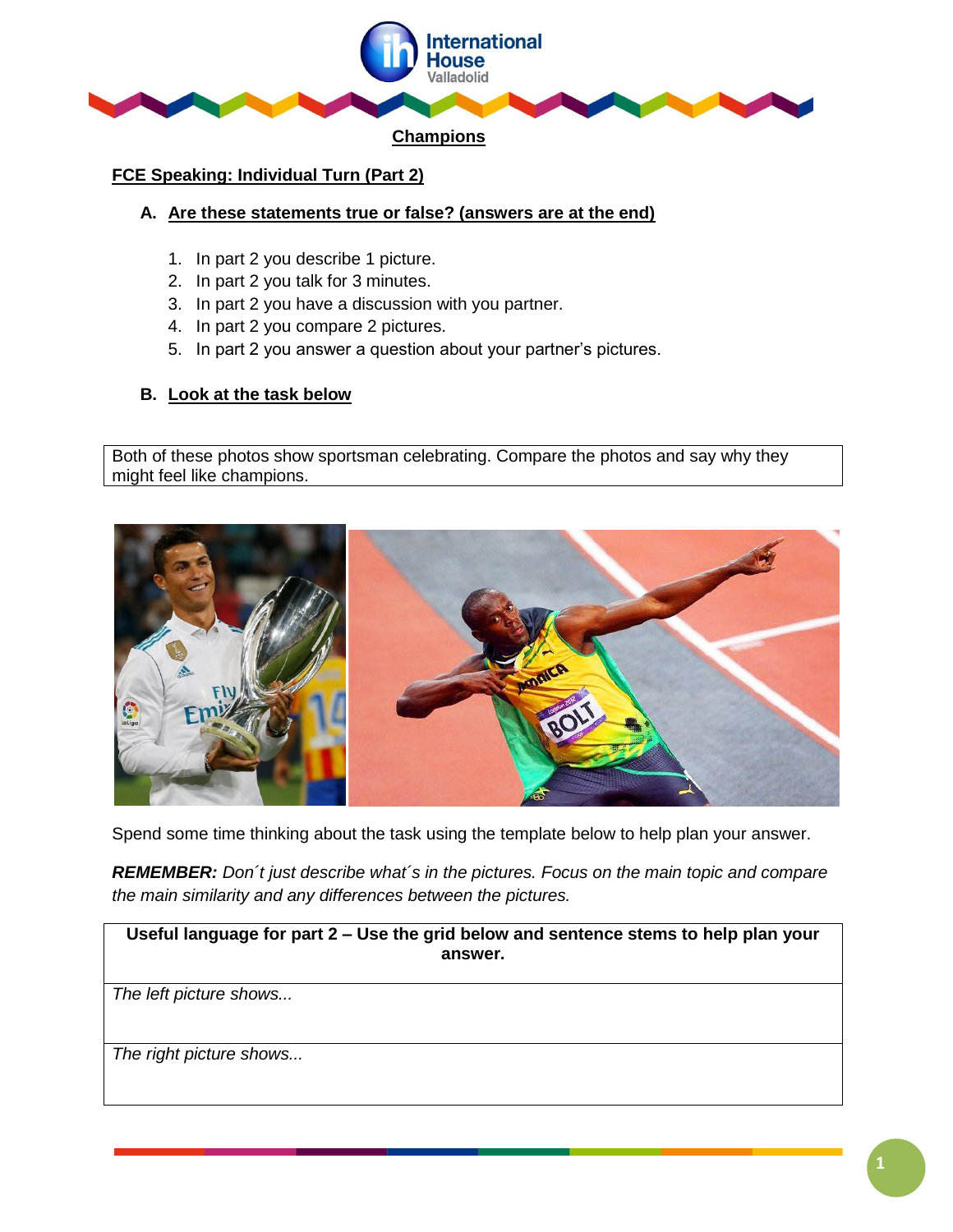

*In one photo there are...*

*In the other photo there are...*

*Both pictures show…*

*In both pictures there are….*

*This picture show….but that one….*

*One difference between the pictures is…..*

*In one respect the pictures are quite similar because…*

*Another thing that's different is…*

*They are similar in another way, too…*

*In my opinion…*

*I think….*

*My view is that….*

Now record yourself completing the task on your mobile phone or computer, using you plan to help you.

*REMEMBER: your speech must be about 1 minute long.*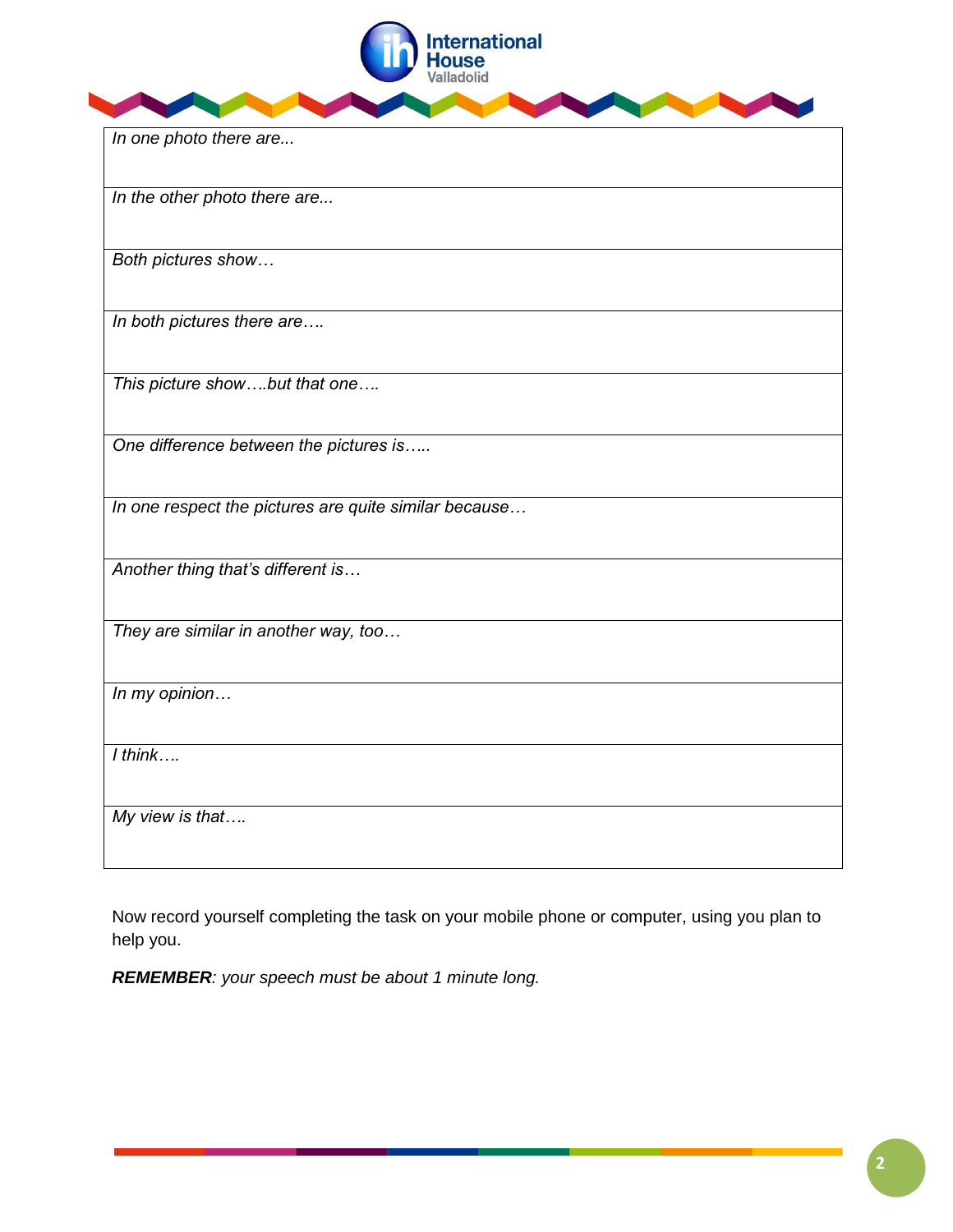

Now, listen to another student completing the same task.



Now, listen to your recording and complete the task below.

After listening to both recordings, think about if there any similarities or differences in your answers? Is there any useful language? (Complete the table)

| <b>Similarities</b> | <b>Differences</b> | Useful language |
|---------------------|--------------------|-----------------|
|                     |                    |                 |
|                     |                    |                 |
|                     |                    |                 |
|                     |                    |                 |
|                     |                    |                 |
|                     |                    |                 |
|                     |                    |                 |
|                     |                    |                 |
|                     |                    |                 |
|                     |                    |                 |
|                     |                    |                 |
|                     |                    |                 |
|                     |                    |                 |
|                     |                    |                 |

## **D. Now, look back at your plan and make any changes or improvements.**

Record your answer again and listen to both of your speeches.

Did you notice the difference? Has it improved? How?